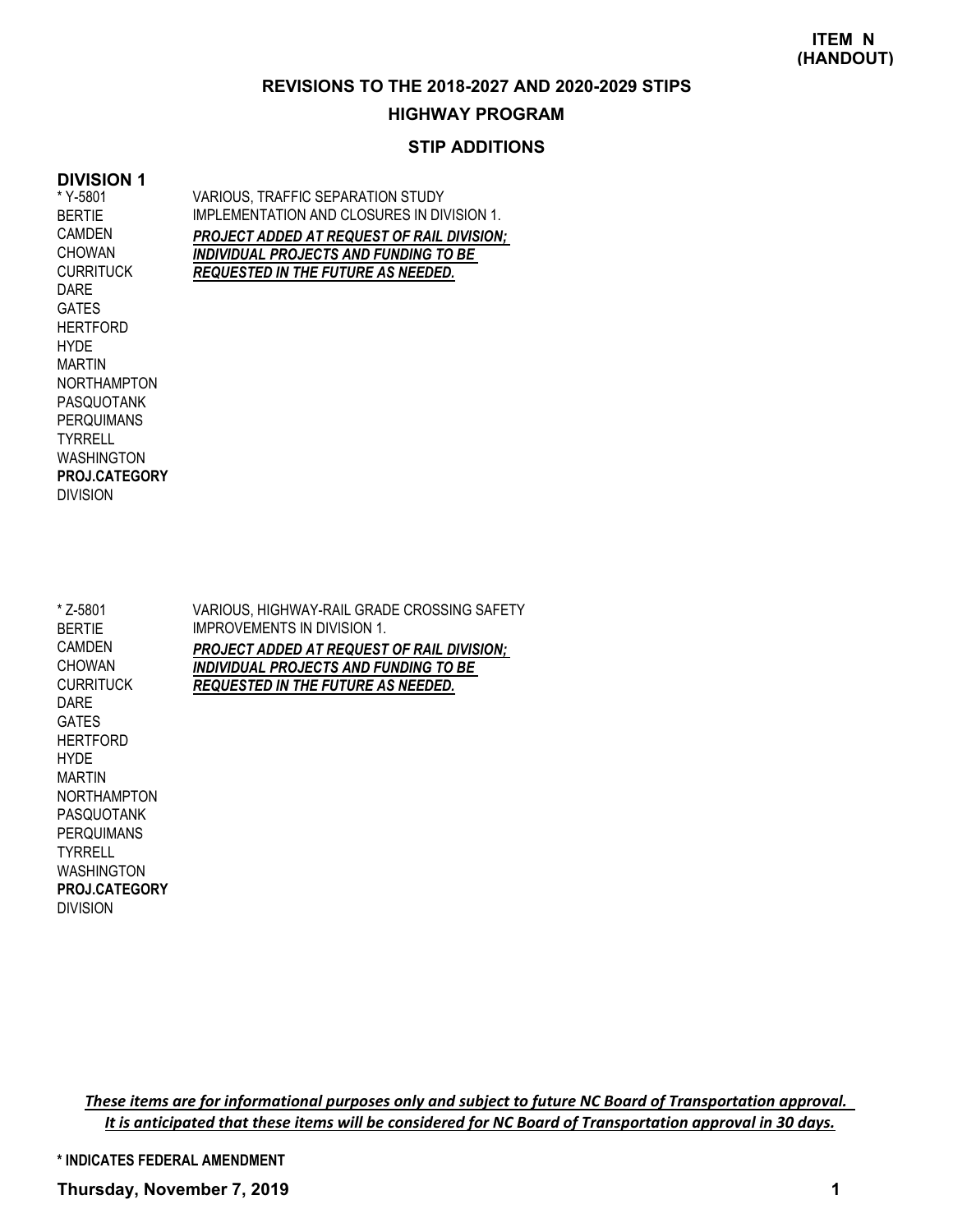#### **REVISIONS TO THE 2018-2027 AND 2020-2029 STIPS**

### **HIGHWAY PROGRAM**

## **STIP ADDITIONS**

### **DIVISION 2**

\* Y-5802 BEAUFORT CARTERET CRAVEN GREENE **JONES** LENOIR PAMLICO PITT DIVISION **PROJ.CATEGORY** VARIOUS, TRAFFIC SEPARATION STUDY IMPLEMENTATION AND CLOSURES IN DIVISION 2. *PROJECT ADDED AT REQUEST OF RAIL DIVISION; INDIVIDUAL PROJECTS AND FUNDING TO BE REQUESTED IN THE FUTURE AS NEEDED.*

VARIOUS, HIGHWAY-RAIL GRADE CROSSING SAFETY IMPROVEMENTS IN DIVISION 2. *PROJECT ADDED AT REQUEST OF RAIL DIVISION; INDIVIDUAL PROJECTS AND FUNDING TO BE REQUESTED IN THE FUTURE AS NEEDED.* \* Z-5802 BEAUFORT CARTERET CRAVEN GREENE JONES LENOIR PAMLICO **PITT** DIVISION **PROJ.CATEGORY**

#### **DIVISION 3**

\* Y-5803 **BRUNSWICK** DUPLIN NEW HANOVER ONSLOW PENDER SAMPSON DIVISION **PROJ.CATEGORY** VARIOUS, TRAFFIC SEPARATION STUDY IMPLEMENTATION AND CLOSURES IN DIVISION 3. *PROJECT ADDED AT REQUEST OF RAIL DIVISION; INDIVIDUAL PROJECTS AND FUNDING TO BE REQUESTED IN THE FUTURE AS NEEDED.*

*These items are for informational purposes only and subject to future NC Board of Transportation approval. It is anticipated that these items will be considered for NC Board of Transportation approval in 30 days.*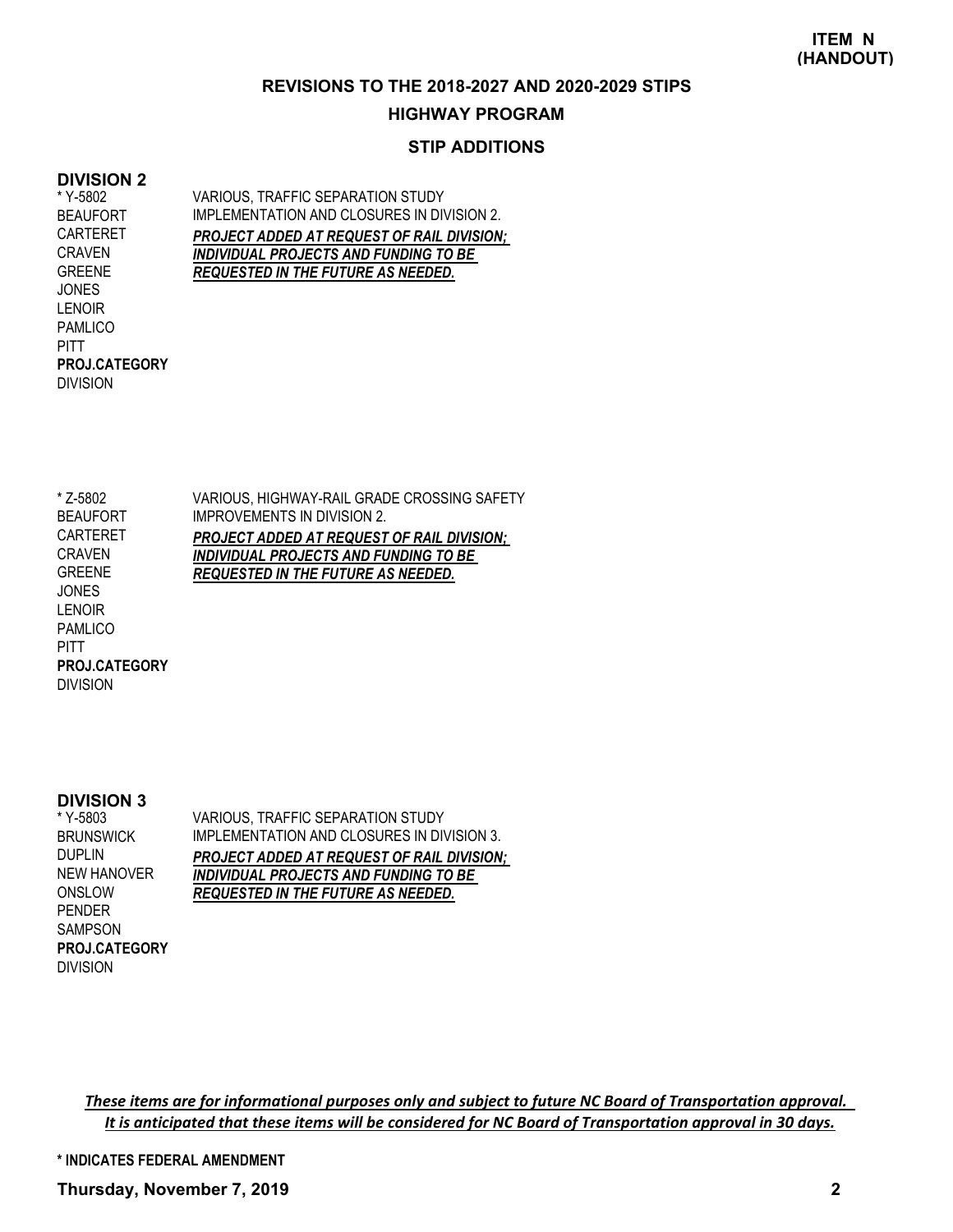#### **REVISIONS TO THE 2018-2027 AND 2020-2029 STIPS**

### **HIGHWAY PROGRAM**

## **STIP ADDITIONS**

## **DIVISION 3**

\* Z-5803 BRUNSWICK DUPLIN NEW HANOVER ONSLOW PENDER SAMPSON DIVISION **PROJ.CATEGORY** VARIOUS, HIGHWAY-RAIL GRADE CROSSING SAFETY IMPROVEMENTS IN DIVISION 3. *PROJECT ADDED AT REQUEST OF RAIL DIVISION; INDIVIDUAL PROJECTS AND FUNDING TO BE REQUESTED IN THE FUTURE AS NEEDED.*

#### **DIVISION 4**

\* Y-5804 EDGECOMBE HALIFAX **JOHNSTON** NASH WAYNE WILSON DIVISION **PROJ.CATEGORY** VARIOUS, TRAFFIC SEPARATION STUDY IMPLEMENTATION AND CLOSURES IN DIVISION 4. *PROJECT ADDED AT REQUEST OF RAIL DIVISION; INDIVIDUAL PROJECTS AND FUNDING TO BE REQUESTED IN THE FUTURE AS NEEDED.*

VARIOUS, HIGHWAY-RAIL GRADE CROSSING SAFETY IMPROVEMENTS IN DIVISION 4. *PROJECT ADDED AT REQUEST OF RAIL DIVISION; INDIVIDUAL PROJECTS AND FUNDING TO BE REQUESTED IN THE FUTURE AS NEEDED.* \* Z-5804 EDGECOMBE HALIFAX **JOHNSTON** NASH WAYNE WILSON **PROJ.CATEGORY**

DIVISION

*These items are for informational purposes only and subject to future NC Board of Transportation approval. It is anticipated that these items will be considered for NC Board of Transportation approval in 30 days.*

**\* INDICATES FEDERAL AMENDMENT**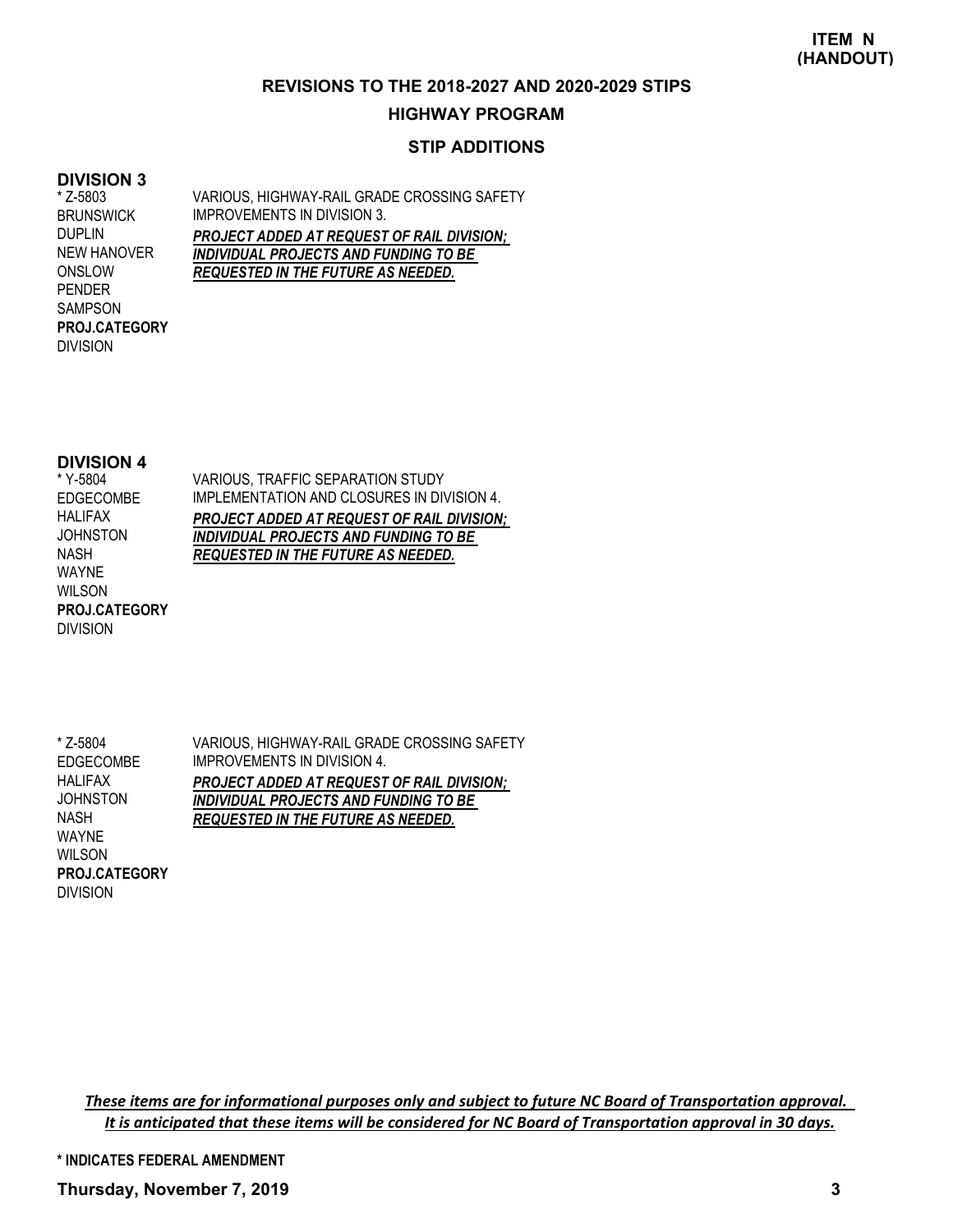#### **REVISIONS TO THE 2018-2027 AND 2020-2029 STIPS**

#### **HIGHWAY PROGRAM**

### **STIP ADDITIONS**

### **DIVISION 5**

\* Y-5805 DURHAM FRANKLIN GRANVILLE PERSON VANCE WAKE WARREN DIVISION **PROJ.CATEGORY** VARIOUS, TRAFFIC SEPARATION STUDY IMPLEMENTATION AND CLOSURES IN DIVISION 5. *PROJECT ADDED AT REQUEST OF RAIL DIVISION; INDIVIDUAL PROJECTS AND FUNDING TO BE REQUESTED IN THE FUTURE AS NEEDED.*

VARIOUS, HIGHWAY-RAIL GRADE CROSSING SAFETY IMPROVEMENTS IN DIVISION 5. *PROJECT ADDED AT REQUEST OF RAIL DIVISION; INDIVIDUAL PROJECTS AND FUNDING TO BE REQUESTED IN THE FUTURE AS NEEDED.* \* Z-5805 DURHAM FRANKLIN GRANVILLE PERSON VANCE WAKE WARREN DIVISION **PROJ.CATEGORY**

#### **DIVISION 6**

VARIOUS, TRAFFIC SEPARATION STUDY IMPLEMENTATION AND CLOSURES IN DIVISION 6. *PROJECT ADDED AT REQUEST OF RAIL DIVISION; INDIVIDUAL PROJECTS AND FUNDING TO BE REQUESTED IN THE FUTURE AS NEEDED.* \* Y-5806 BLADEN **COLUMBUS** CUMBERLAND HARNETT ROBESON DIVISION **PROJ.CATEGORY**

*These items are for informational purposes only and subject to future NC Board of Transportation approval. It is anticipated that these items will be considered for NC Board of Transportation approval in 30 days.*

**\* INDICATES FEDERAL AMENDMENT**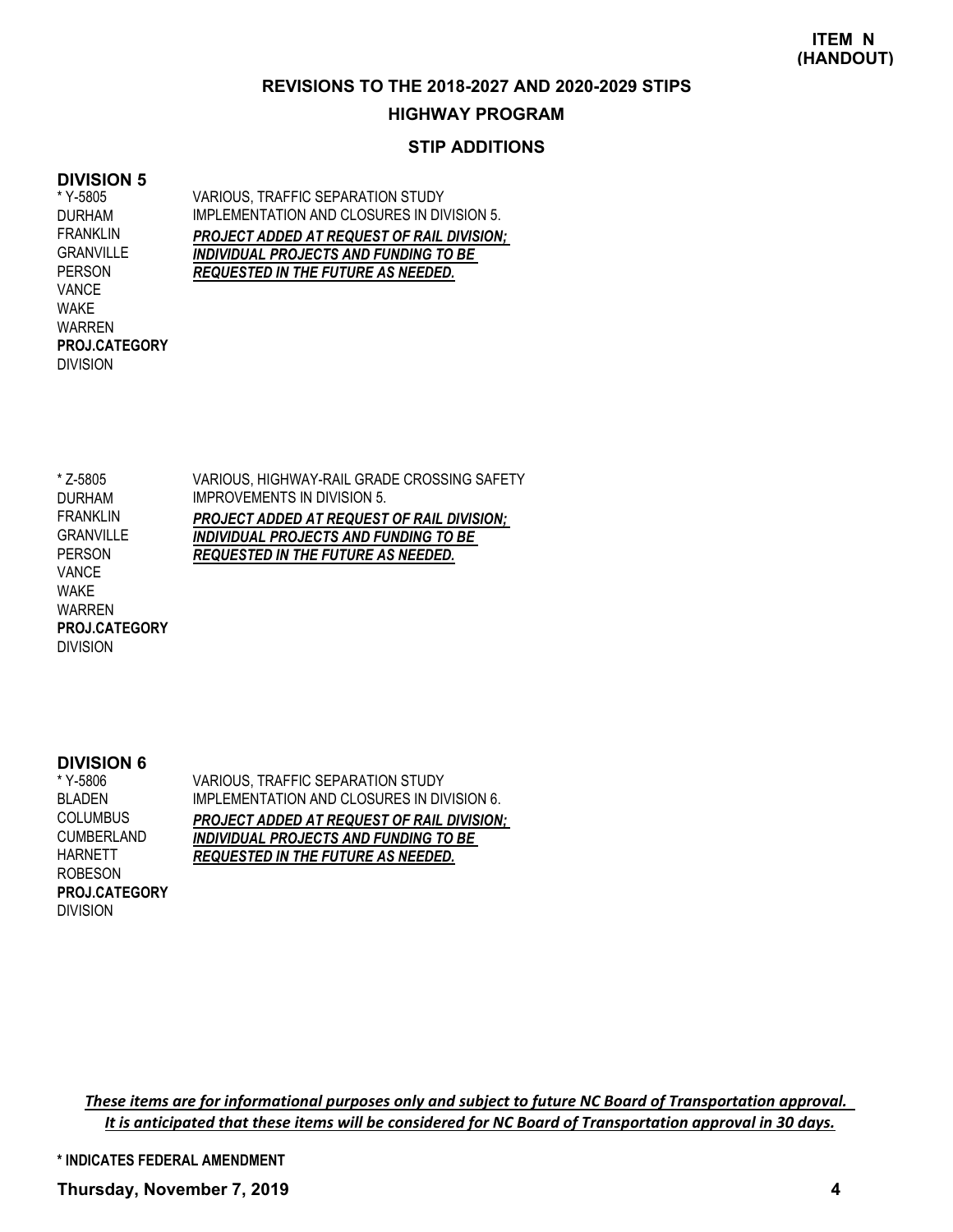#### **REVISIONS TO THE 2018-2027 AND 2020-2029 STIPS**

### **HIGHWAY PROGRAM**

## **STIP ADDITIONS**

### **DIVISION 6**

\* Z-5806 BLADEN COLUMBUS CUMBERLAND HARNETT ROBESON DIVISION **PROJ.CATEGORY** VARIOUS, HIGHWAY-RAIL GRADE CROSSING SAFETY IMPROVEMENTS IN DIVISION 6. *PROJECT ADDED AT REQUEST OF RAIL DIVISION; INDIVIDUAL PROJECTS AND FUNDING TO BE REQUESTED IN THE FUTURE AS NEEDED.*

#### **DIVISION 7**

\* Y-5807 ALAMANCE CASWELL GUILFORD ORANGE ROCKINGHAM DIVISION **PROJ.CATEGORY** VARIOUS, TRAFFIC SEPARATION STUDY IMPLEMENTATION AND CLOSURES IN DIVISION 7. *PROJECT ADDED AT REQUEST OF RAIL DIVISION; INDIVIDUAL PROJECTS AND FUNDING TO BE REQUESTED IN FUTURE AS NEEDED.*

VARIOUS, HIGHWAY-RAIL GRADE CROSSING SAFETY IMPROVEMENTS IN DIVISION 7. *PROJECT ADDED AT REQUEST OF RAIL DIVISION; INDIVIDUAL PROJECTS AND FUNDING TO BE REQUESTED IN FUTURE AS NEEDED.* \* Z-5807 ALAMANCE CASWELL GUILFORD ORANGE ROCKINGHAM **PROJ.CATEGORY**

DIVISION

*These items are for informational purposes only and subject to future NC Board of Transportation approval. It is anticipated that these items will be considered for NC Board of Transportation approval in 30 days.*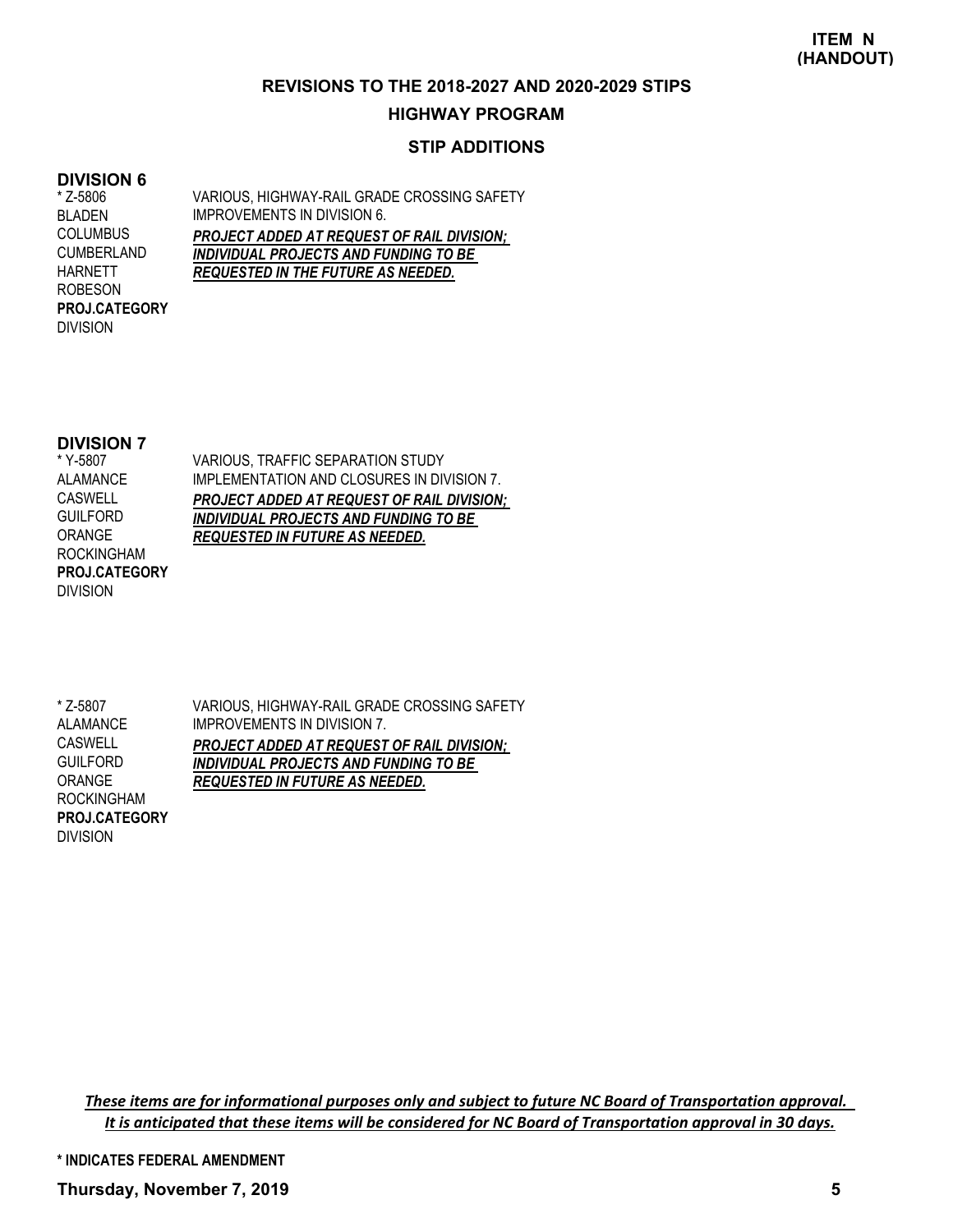#### **REVISIONS TO THE 2018-2027 AND 2020-2029 STIPS**

### **HIGHWAY PROGRAM**

## **STIP ADDITIONS**

### **DIVISION 8**

\* Y-5808 CHATHAM **HOKE** LEE **MONTGOMERY MOORE** RANDOLPH RICHMOND SCOTLAND DIVISION **PROJ.CATEGORY** VARIOUS, TRAFFIC SEPARATION STUDY IMPLEMENTATION AND CLOSURES IN DIVISION 8. *PROJECT ADDED AT REQUEST OF RAIL DIVISION; INDIVIDUAL PROJECTS AND FUNDING TO BE REQUESTED IN THE FUTURE AS NEEDED.*

\* Z-5808 CHATHAM **HOKE** LEE MONTGOMERY MOORE RANDOLPH RICHMOND **SCOTLAND** DIVISION **PROJ.CATEGORY**

VARIOUS, HIGHWAY-RAIL GRADE CROSSING SAFETY IMPROVEMENTS IN DIVISION 8. *PROJECT ADDED AT REQUEST OF RAIL DIVISION; INDIVIDUAL PROJECTS AND FUNDING TO BE REQUESTED IN THE FUTURE AS NEEDED.*

#### **DIVISION 9**

\* Y-5809 DAVIDSON DAVIE FORSYTH ROWAN **STOKES** DIVISION **PROJ.CATEGORY** VARIOUS, TRAFFIC SEPARATION STUDY IMPLEMENTATION AND CLOSURES IN DIVISION 9. *PROJECT ADDED AT REQUEST OF RAIL DIVISION; INDIVIDUAL PROJECTS AND FUNDING TO BE REQUESTED IN FUTURE AS NEEDED.*

*These items are for informational purposes only and subject to future NC Board of Transportation approval. It is anticipated that these items will be considered for NC Board of Transportation approval in 30 days.*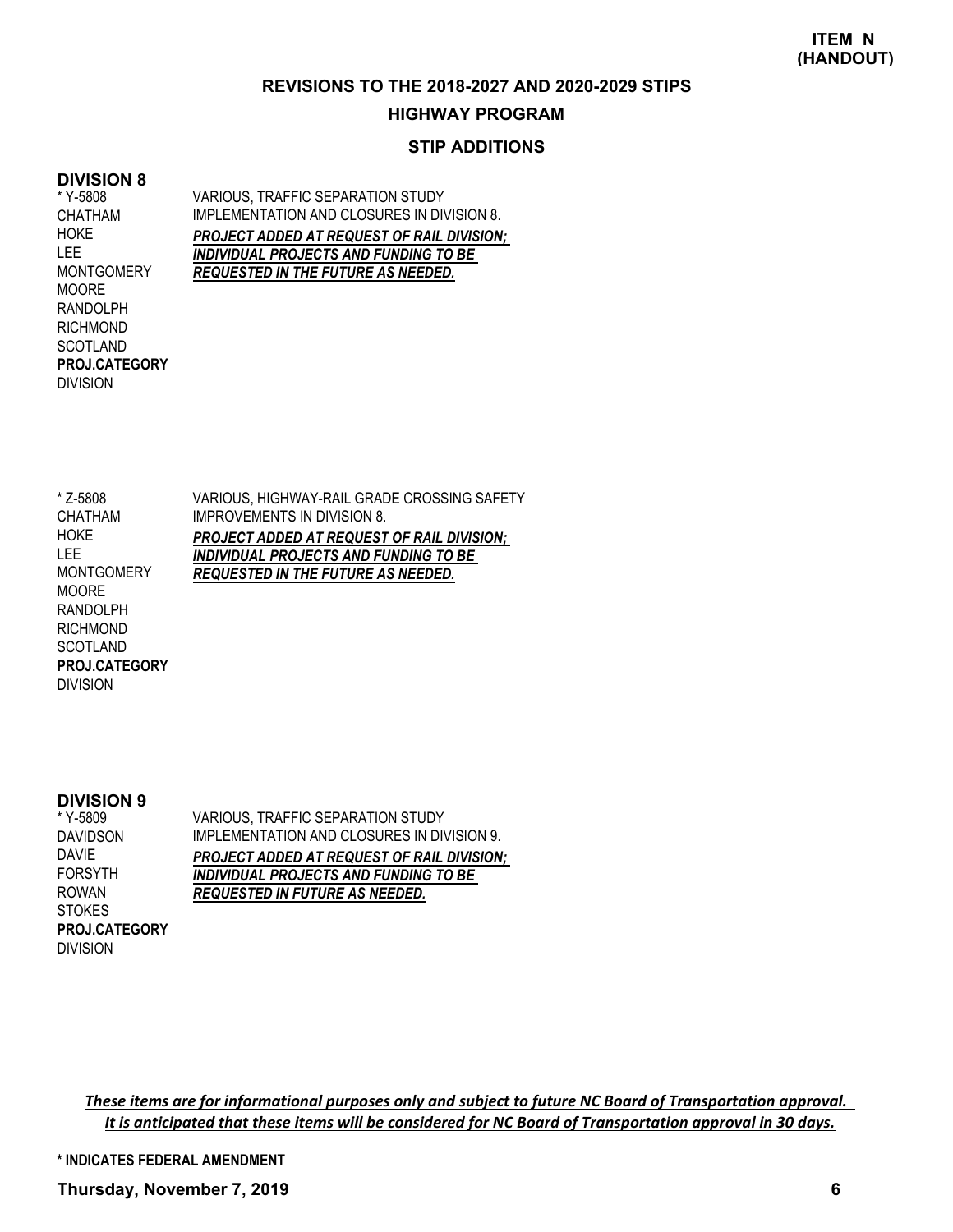#### **REVISIONS TO THE 2018-2027 AND 2020-2029 STIPS**

### **HIGHWAY PROGRAM**

## **STIP ADDITIONS**

### **DIVISION 9**

\* Z-5809 DAVIDSON DAVIE FORSYTH ROWAN **STOKES** DIVISION **PROJ.CATEGORY** VARIOUS, HIGHWAY-RAIL GRADE CROSSING SAFETY IMPROVEMENTS IN DIVISION 9. *PROJECT ADDED AT REQUEST OF RAIL DIVISION; INDIVIDUAL PROJECTS AND FUNDING TO BE REQUESTED IN FUTURE AS NEEDED.*

#### **DIVISION 10**

VARIOUS, TRAFFIC SEPARATION STUDY IMPLEMENTATION AND CLOSURES IN DIVISION 10. *PROJECT ADDED AT REQUEST OF RAIL DIVISION; INDIVIDUAL PROJECTS AND FUNDING TO BE REQUESTED IN THE FUTURE AS NEEDED.* \* Y-5810 ANSON CABARRUS MECKLENBURG STANLY UNION DIVISION **PROJ.CATEGORY**

VARIOUS, HIGHWAY-RAIL GRADE CROSSING SAFETY IMPROVEMENTS IN DIVISION 10. *PROJECT ADDED AT REQUEST OF RAIL DIVISION. INDIVIDUAL PROJECTS AND FUNDING TO BE REQUESTED IN THE FUTURE AS NEEDED.* \* Z-5810 ANSON **CABARRUS** MECKLENBURG **STANLY** UNION **PROJ.CATEGORY**

DIVISION

*These items are for informational purposes only and subject to future NC Board of Transportation approval. It is anticipated that these items will be considered for NC Board of Transportation approval in 30 days.*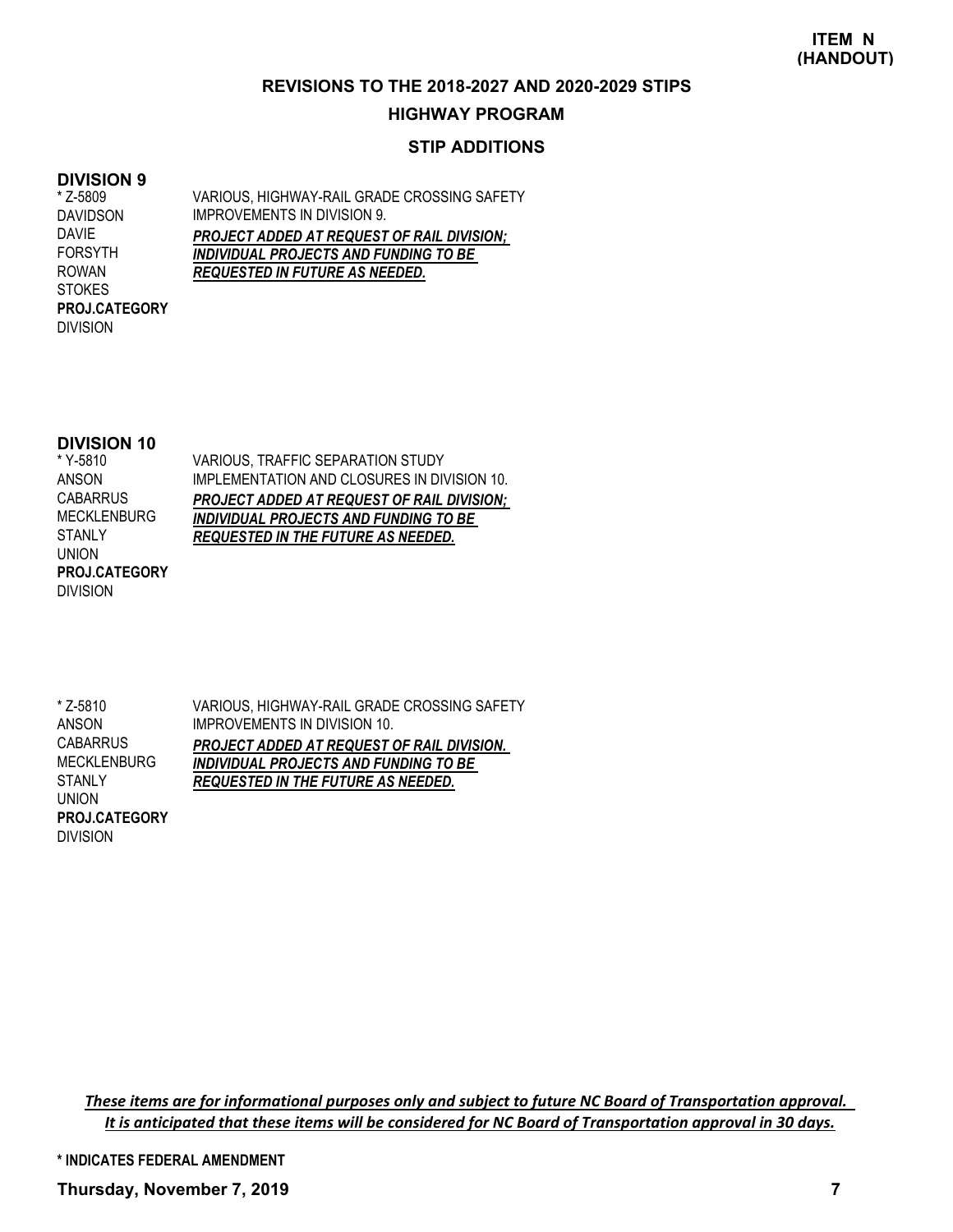#### **REVISIONS TO THE 2018-2027 AND 2020-2029 STIPS**

### **HIGHWAY PROGRAM**

## **STIP ADDITIONS**

## **DIVISION 11**

\* Y-5811 ALLEGHANY ASHE AVERY CALDWELL **SURRY** WATAUGA WILKES YADKIN DIVISION **PROJ.CATEGORY** VARIOUS, TRAFFIC SEPARATION STUDY IMPLEMENTATION AND CLOSURES IN DIVISION 11. *PROJECT ADDED AT REQUEST OF RAIL DIVISION; INDIVIDUAL PROJECTS AND FUNDING TO BE REQUESTED IN THE FUTURE AS NEEDED.*

VARIOUS, HIGHWAY-RAIL GRADE CROSSING SAFETY IMPROVEMENTS IN DIVISION 11. *PROJECT ADDED AT REQUEST OF RAIL DIVISION. INDIVIDUAL PROJECTS AND FUNDING TO BE REQUESTED IN THE FUTURE AS NEEDED.* \* Z-5811 ALLEGHANY ASHE AVERY CALDWELL SURRY WATAUGA WILKES YADKIN **PROJ.CATEGORY**

#### **DIVISION 12**

DIVISION

\* Y-5812 ALEXANDER CATAWBA CLEVELAND GASTON IREDELL LINCOLN DIVISION **PROJ.CATEGORY** VARIOUS, TRAFFIC SEPARATION STUDY IMPLEMENTATION AND CLOSURES IN DIVISION 12. *PROJECT ADDED AT REQUEST OF RAIL DIVISION; INDIVIDUAL PROJECTS AND FUNDING TO BE REQUESTED IN THE FUTURE AS NEEDED.*

*These items are for informational purposes only and subject to future NC Board of Transportation approval. It is anticipated that these items will be considered for NC Board of Transportation approval in 30 days.*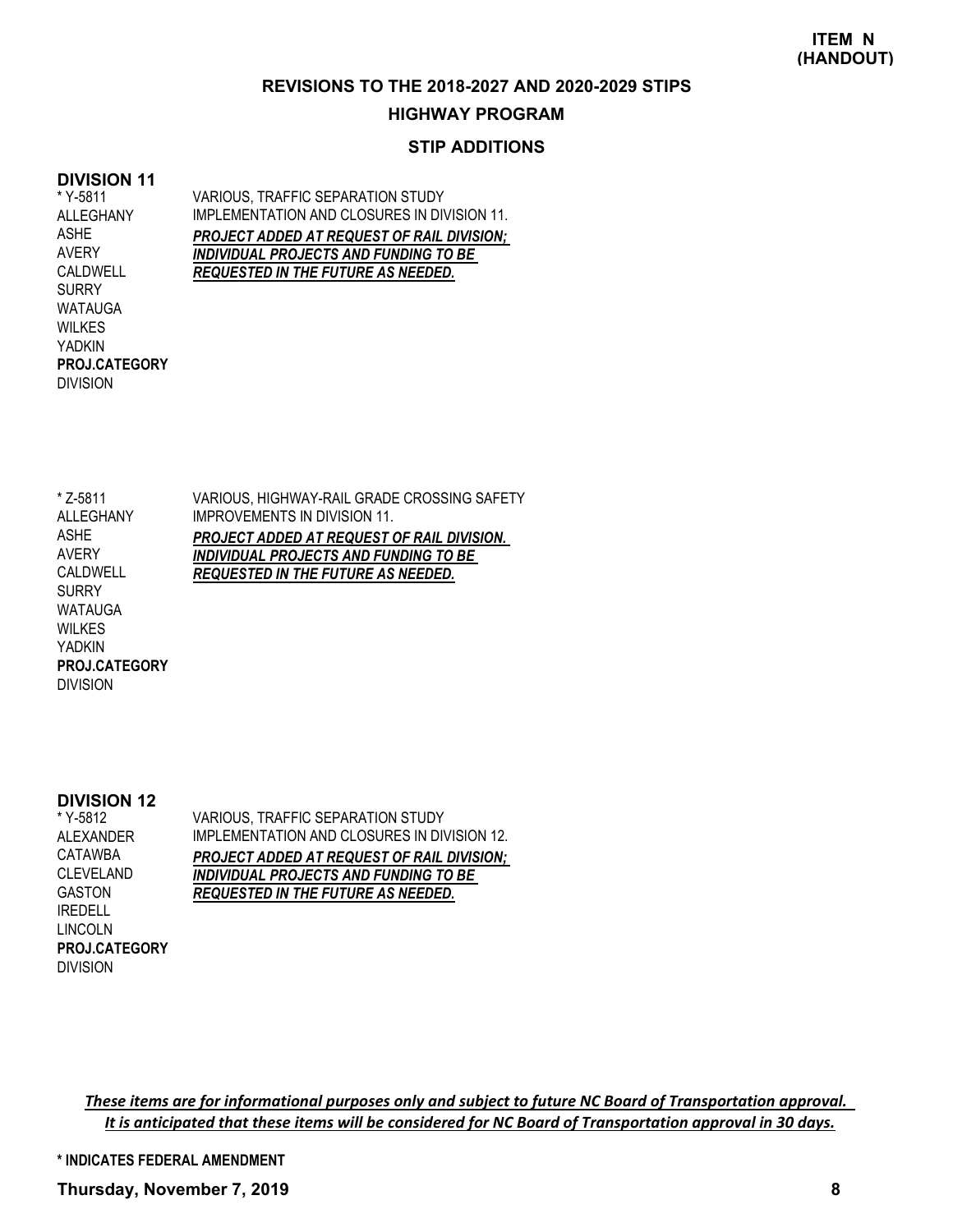### **REVISIONS TO THE 2018-2027 AND 2020-2029 STIPS**

### **HIGHWAY PROGRAM**

## **STIP ADDITIONS**

## **DIVISION 12**

\* Z-5812 ALEXANDER CATAWBA CLEVELAND GASTON IREDELL LINCOLN DIVISION **PROJ.CATEGORY** VARIOUS, HIGHWAY-RAIL GRADE CROSSING SAFETY IMPROVEMENTS IN DIVISION 12. *PROJECT ADDED AT REQUEST OF RAIL DIVISION. INDIVIDUAL PROJECTS AND FUNDING TO BE REQUESTED IN THE FUTURE AS NEEDED.*

### **DIVISION 13**

\* Y-5813 BUNCOMBE BURKE MADISON McDOWELL **MITCHELL** RUTHERFORD YANCEY DIVISION **PROJ.CATEGORY** VARIOUS, TRAFFIC SEPARATION STUDY IMPLEMENTATION AND CLOSURES IN DIVISION 13. *PROJECT ADDED AT REQUEST OF RAIL DIVISION; INDIVIDUAL PROJECTS AND FUNDING TO BE REQUESTED IN THE FUTURE AS NEEDED.*

\* Z-5813 BUNCOMBE BURKE MADISON McDOWELL **MITCHELL** RUTHERFORD YANCEY DIVISION **PROJ.CATEGORY**

VARIOUS, HIGHWAY-RAIL GRADE CROSSING SAFETY IMPROVEMENTS IN DIVISION 13. *PROJECT ADDED AT REQUEST OF RAIL DIVISION. INDIVIDUAL PROJECTS AND FUNDING TO BE REQUESTED IN THE FUTURE AS NEEDED.*

*These items are for informational purposes only and subject to future NC Board of Transportation approval. It is anticipated that these items will be considered for NC Board of Transportation approval in 30 days.*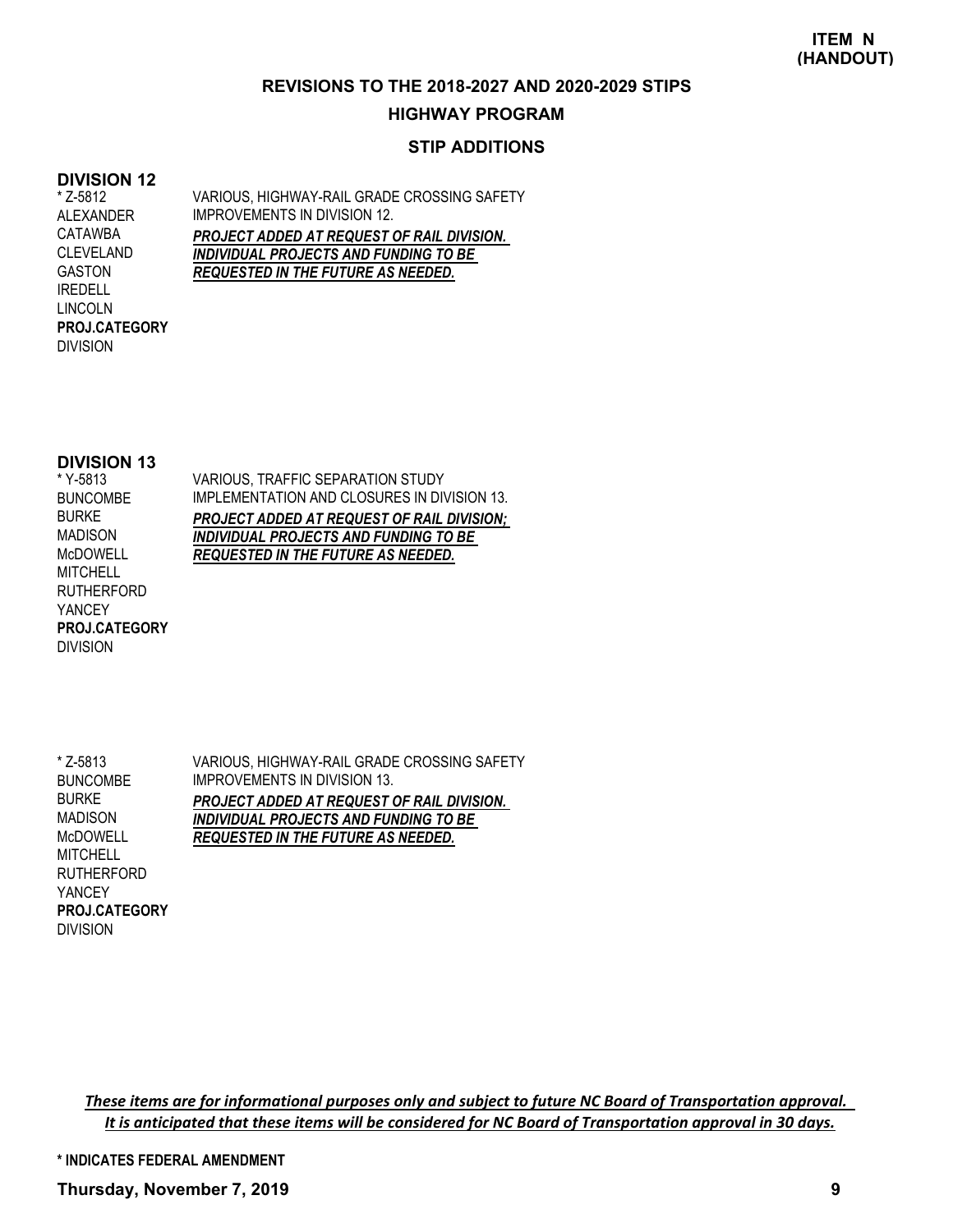### **REVISIONS TO THE 2018-2027 AND 2020-2029 STIPS**

#### **HIGHWAY PROGRAM**

## **STIP ADDITIONS**

## **DIVISION 14**

\* Y-5814 CHEROKEE CLAY GRAHAM HAYWOOD HENDERSON **JACKSON** MACON POLK SWAIN **TRANSYI VANIA** DIVISION **PROJ.CATEGORY** VARIOUS, TRAFFIC SEPARATION STUDY IMPLEMENTATION AND CLOSURES IN DIVISION 14. *PROJECT ADDED AT REQUEST OF RAIL DIVISION; INDIVIDUAL PROJECTS AND FUNDING TO BE REQUESTED IN THE FUTURE AS NEEDED.*

\* Z-5814 CHEROKEE CLAY GRAHAM HAYWOOD **HENDERSON JACKSON** MACON POLK SWAIN **TRANSYLVANIA** DIVISION **PROJ.CATEGORY**

VARIOUS, HIGHWAY-RAIL GRADE CROSSING SAFETY IMPROVEMENTS IN DIVISION 14. *PROJECT ADDED AT REQUEST OF RAIL DIVISION. INDIVIDUAL PROJECTS AND FUNDING TO BE REQUESTED IN THE FUTURE AS NEEDED.*

#### **STIP MODIFICATIONS**

| <b>DIVISION 3</b>    |                                           |              |           |           |        |
|----------------------|-------------------------------------------|--------------|-----------|-----------|--------|
| EB-6029              | CARENDON AVENUE, CONSTRUCT MULTI-USE PATH | CONSTRUCTION | FY 2020 - | \$516,000 | (TADA) |
| NEW HANOVER          | ALONG CLARENDON AVENUE FROM 4TH STREET TO |              | FY 2020 - | \$129,000 | (L)    |
| <b>PROJ.CATEGORY</b> | SR 1573 (DOW ROAD).                       |              |           | \$645,000 |        |
| Division             | TO ALLOW ADDITIONAL TIME FOR PLANNING AND |              |           |           |        |
|                      | <b>DESIGN BY THE MUNICIPALITY, DELAY</b>  |              |           |           |        |
|                      | <b>CONSTRUCTION FROM FY 19 TO FY 20</b>   |              |           |           |        |

*These items are for informational purposes only and subject to future NC Board of Transportation approval. It is anticipated that these items will be considered for NC Board of Transportation approval in 30 days.*

**\* INDICATES FEDERAL AMENDMENT**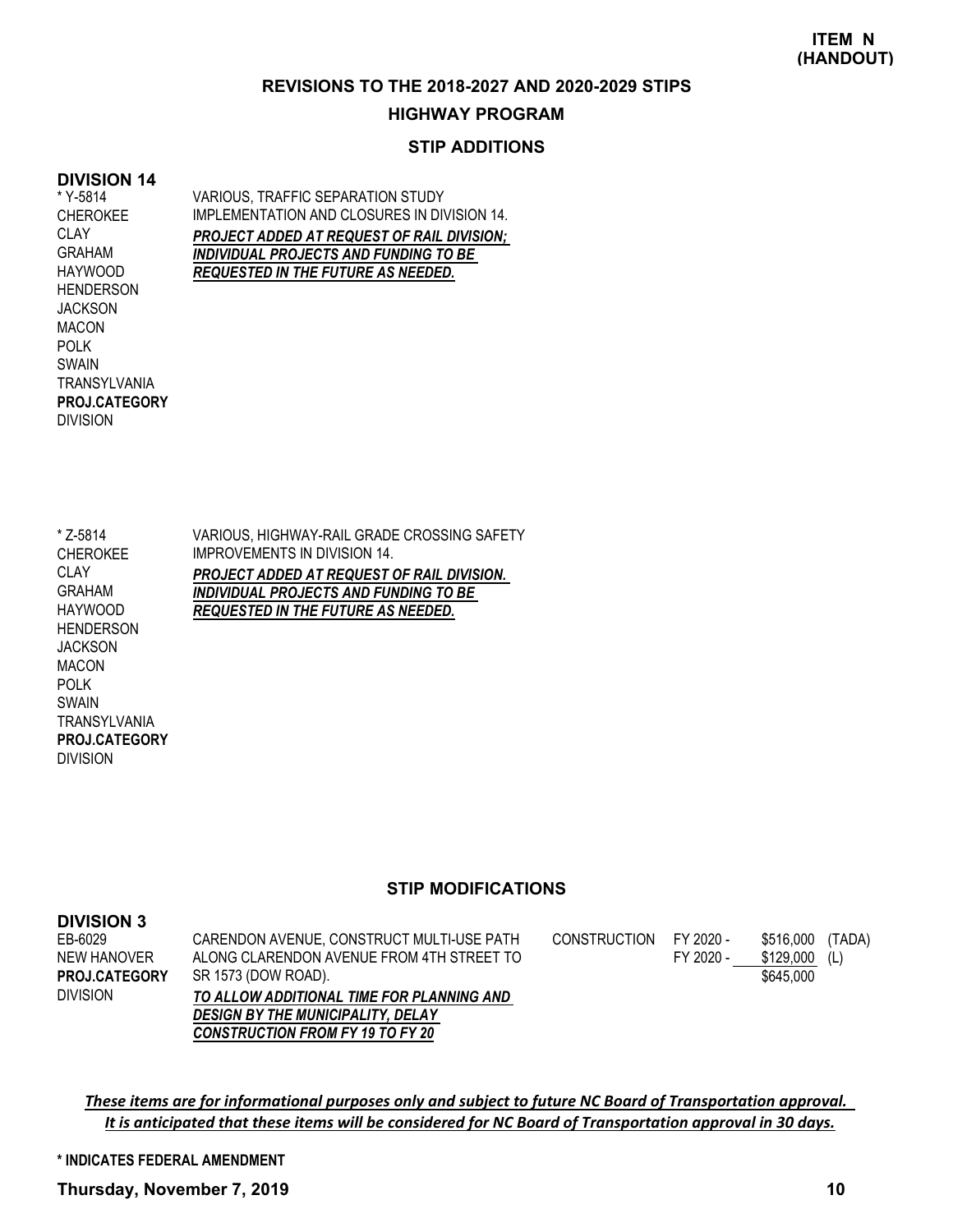**HIGHWAY PROGRAM**

# **STIP MODIFICATIONS**

### **DIVISION 4**

| * B-5947<br><b>NASH</b><br>PROJ.CATEGORY<br><b>REGIONAL</b>                                    | NC 581, REPLACE BRIDGE 630091 OVER TAR RIVER.<br><b>ADD UTILITIES IN FY 20 NOT PREVIOUSLY</b><br><b>PROGRAMMED. RIGHT-OF-WAY AND CONSTRUCTION</b><br><b>FUNDING SOURCE ADJUSTED FROM STATE FUNDS TO</b><br><b>FEDERAL FUNDS.</b>                         | RIGHT-OF-WAY<br><b>UTILITIES</b><br><b>CONSTRUCTION</b> | FY 2020 -<br>FY 2020 -<br>FY 2021 -<br>FY 2022 -<br>FY 2023 - | \$400,000<br>\$35,000<br>\$2,133,000<br>\$2,133,000<br>\$2,134,000<br>\$6,835,000 | (NHPB)<br>(NHPB)<br>(NHPB)<br>(NHPB)<br>(NHPB) |
|------------------------------------------------------------------------------------------------|----------------------------------------------------------------------------------------------------------------------------------------------------------------------------------------------------------------------------------------------------------|---------------------------------------------------------|---------------------------------------------------------------|-----------------------------------------------------------------------------------|------------------------------------------------|
| EB-5707<br><b>WAYNE</b><br>PROJ.CATEGORY<br><b>DIVISION</b>                                    | STONEY CREEK GREENWAY, US 70 BYPASS TO SR<br>1560 (ROYALL AVENUE). CONSTRUCT 10 FOOT WIDE<br>ASPHALT GREENWAY.<br>TO ALLOW ADDITIONAL TIME FOR PLANNING AND<br>DESIGN, DELAY CONSTRUCTION FROM FY 19 TO FY 20.                                           | <b>CONSTRUCTION</b>                                     | 2020                                                          | \$110,000<br>\$110,000                                                            | (SRTS)                                         |
| <b>DIVISION 6</b><br>* U-5798A<br><b>CUMBERLAND</b><br><b>PROJ.CATEGORY</b><br><b>DIVISION</b> | SR 1102 (GILLIS HILL ROAD), FROM NORTH OF SR 1112<br>(STONEY POINT ROAD) TO US 401 (RAEFORD ROAD).<br>WIDEN TO MULTI-LANES AND REPLACE BRIDGE 250075<br>OVER LITTLE ROCKFISH CREEK.<br><b>COST INCREASE EXCEEDING \$2 MILLION AND 25%</b><br>THRESHOLDS. | RIGHT-OF-WAY<br><b>UTILITIES</b><br><b>CONSTRUCTION</b> | FY 2020 -<br>FY 2020 -                                        | \$2,585,000<br>\$168,000<br>FY 2021 - \$19,100,000<br>\$21,853,000                | (T)<br>(T)<br>(T)                              |
| <b>DIVISION 10</b><br>B-5930<br><b>MECKLENBURG</b><br>PROJ.CATEGORY<br><b>DIVISION</b>         | SARDIS LANE, REPLACE BRIDGE 590433 OVER<br><b>MCALPINE CREEK.</b><br>TO ALLOW ADDITIONAL TIME FOR DESIGN DELAY<br><b>CONSTRUCTION FROM FY 19 TO FY 20</b>                                                                                                | <b>CONSTRUCTION</b>                                     | FY 2020 -<br>FY 2020 -                                        | \$1,600,000<br>\$400,000<br>\$2,000,000                                           | (BGOFF)<br>(L)                                 |

*These items are for informational purposes only and subject to future NC Board of Transportation approval. It is anticipated that these items will be considered for NC Board of Transportation approval in 30 days.*

**\* INDICATES FEDERAL AMENDMENT**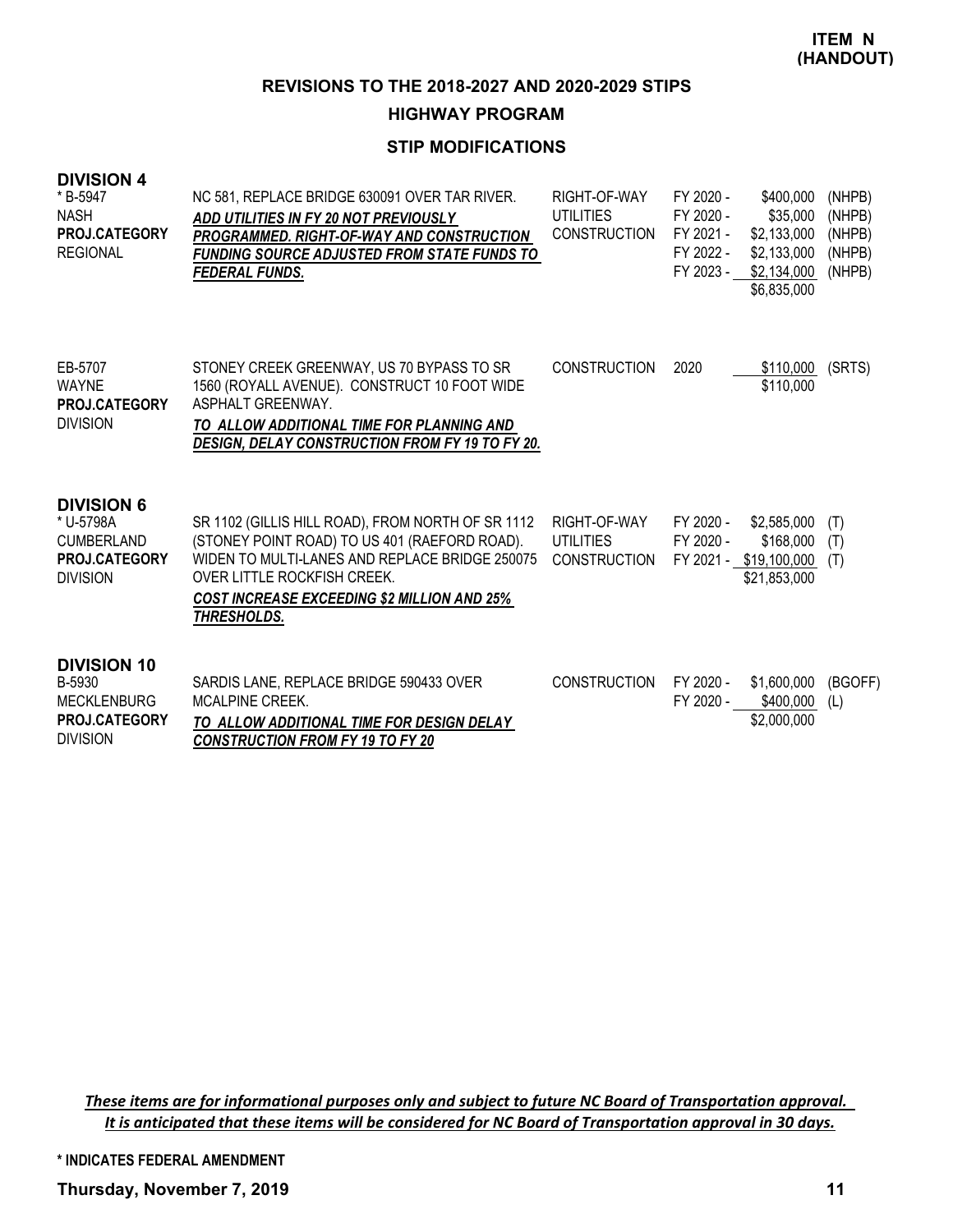### **HIGHWAY PROGRAM**

## **STIP MODIFICATIONS**

| <b>DIVISION 10</b><br>* I-5826<br><b>MECKLENBURG</b><br><b>PROJ.CATEGORY</b><br><b>STATEWIDE</b> | I-85, CONCRETE PAVEMENT JOINT AT US 29/NC 49<br>CONNECTOR TO CONCRETE PAVEMENT JOINT NORTH<br>OF NC 73. PAVEMENT PRESERVATION,<br>REHABILITATION, MARKERS, AND MARKINGS.<br>PROJECT LIMITS EXTENDED AND SCOPE MODIFIED<br>PER REQUEST OF DIVISION. | GARVEE CONSTR FY 2020 -<br><b>CONSTRUCTION</b>          | FY 2021 -<br>FY 2022 -<br>FY 2023 -<br>FY 2024 -<br>FY 2025 -<br>FY 2026 -<br>FY 2027 -<br>FY 2028 -<br>FY 2029 -<br>POST YR-<br>FY 2020 -<br>FY 2020 -<br>FY 2021 - | \$300,000<br>\$300,000<br>\$300,000<br>\$300,000<br>\$300,000<br>\$300,000<br>\$300,000<br>\$300,000<br>\$300,000<br>\$300,000<br>\$1,500,000<br>\$873,000<br>\$584,000<br>\$583,000<br>\$6,540,000 | (NHPIM)<br>(NHPIM)<br>(NHPIM)<br>(NHPIM)<br>(NHPIM)<br>(NHPIM)<br>(NHPIM)<br>(NHPIM)<br>(NHPIM)<br>(NHPIM)<br>(NHPIM)<br>(NHPIM)<br>(S(M))<br>(S(M)) |
|--------------------------------------------------------------------------------------------------|----------------------------------------------------------------------------------------------------------------------------------------------------------------------------------------------------------------------------------------------------|---------------------------------------------------------|----------------------------------------------------------------------------------------------------------------------------------------------------------------------|-----------------------------------------------------------------------------------------------------------------------------------------------------------------------------------------------------|------------------------------------------------------------------------------------------------------------------------------------------------------|
| * U-5763<br><b>MECKLENBURG</b><br>PROJ.CATEGORY<br><b>REGIONAL</b>                               | NC 51 (MATTHEWS TOWNSHIP PARKWAY), SR 3356<br>(SARDIS ROAD) TO SR 1010 (EAST JOHN STREET/<br>MONROE ROAD). WIDEN EXISTING ROADWAY.<br><b>COST INCREASE EXCEEDING \$2 MILLION AND 25%</b><br>THRESHOLDS.                                            | RIGHT-OF-WAY<br><b>UTILITIES</b><br><b>CONSTRUCTION</b> | FY 2020 -<br>FY 2021 -<br>FY 2022 -<br>FY 2020 -<br>FY 2023 -                                                                                                        | \$1,300,000<br>\$5,850,000<br>\$5,850,000<br>\$200,000<br>\$23,600,000<br>\$36,800,000                                                                                                              | (T)<br>(T)<br>(T)<br>(T)<br>(T)                                                                                                                      |
| <b>DIVISION 11</b>                                                                               |                                                                                                                                                                                                                                                    |                                                         |                                                                                                                                                                      |                                                                                                                                                                                                     |                                                                                                                                                      |

| <u>PIVIVIVII I I</u> |                                                      |              |           |             |      |
|----------------------|------------------------------------------------------|--------------|-----------|-------------|------|
| R-5791               | VARIOUS, DIVISION 11 PROGRAM TO UPGRADE              | CONSTRUCTION | FY 2020 - | \$100.000   | (S)  |
| <b>ALLEGHANY</b>     | INTERSECTIONS TO COMPLY WITH THE AMERICANS           |              | FY 2020 - | \$3,600,000 | (TA) |
| ASHE                 | WITH DISABILITIES ACT (ADA) USING                    |              | FY 2020 - | \$800,000   | (O)  |
| <b>AVERY</b>         | TRANSPORTATION ALTERNATIVES (TA) FUNDS.              |              |           | \$4,500,000 |      |
| CALDWELL             | TO ALLOW ADDITIONAL TIME FOR PLANNING AND            |              |           |             |      |
| <b>SURRY</b>         | <b>DESIGN DELAY CONSTRUCTION FROM FY 19 TO FY 20</b> |              |           |             |      |
| <b>WATAUGA</b>       |                                                      |              |           |             |      |
| <b>WILKES</b>        |                                                      |              |           |             |      |
|                      |                                                      |              |           |             |      |

YADKIN DIVISION **PROJ.CATEGORY**

> *These items are for informational purposes only and subject to future NC Board of Transportation approval. It is anticipated that these items will be considered for NC Board of Transportation approval in 30 days.*

**\* INDICATES FEDERAL AMENDMENT**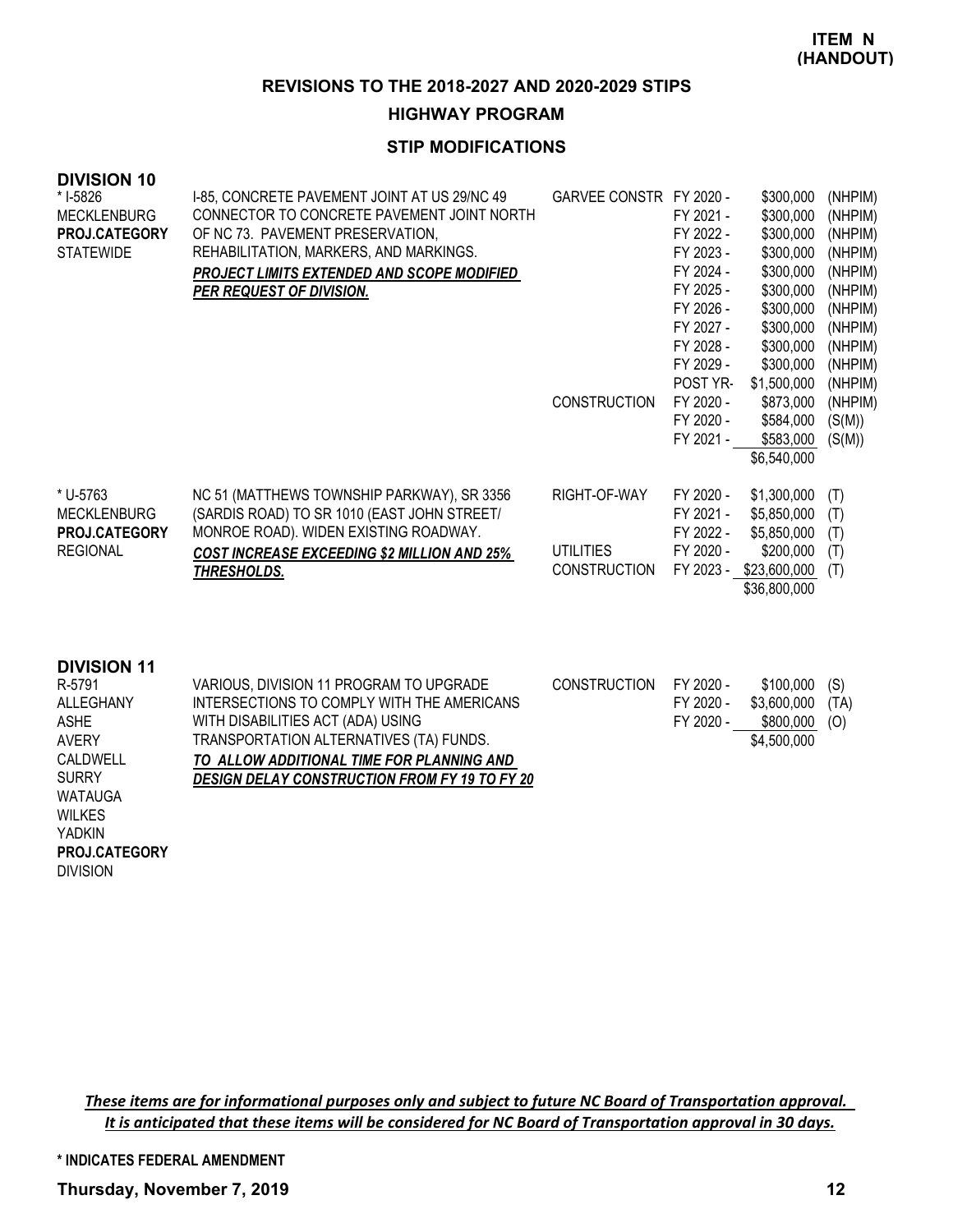### **HIGHWAY PROGRAM**

## **STIP MODIFICATIONS**

| <b>DIVISION 12</b><br>EB-5788<br><b>IREDELL</b><br>PROJ.CATEGORY<br><b>DIVISION</b>  | STATESVILLE, SHELTON AVENUE MULTI-USE PATH,<br>GARNER BAGNAL BOULEVARD TO AMITY HILL ROAD.<br>CONSTRUCT GREENWAY.<br>TO ALLOW ADDITIONAL TIME FOR PLANNING AND<br>DESIGN DELAY RIGHT-OF-WAY FROM FY 19 TO FY 20                                                    | RIGHT-OF-WAY                                            | FY 2020 -<br>FY 2020 -                                                     | \$201,000<br>\$50,000<br>\$251,000                                                                   | (BGDA)<br>(L)                          |
|--------------------------------------------------------------------------------------|--------------------------------------------------------------------------------------------------------------------------------------------------------------------------------------------------------------------------------------------------------------------|---------------------------------------------------------|----------------------------------------------------------------------------|------------------------------------------------------------------------------------------------------|----------------------------------------|
| * U-2523B<br><b>GASTON</b><br>PROJ.CATEGORY<br><b>REGIONAL</b>                       | NC 279, NORTH OF SR 2275 (ROBINSON-CLEMMER<br>ROAD) TO WEST OF NC 275 IN DALLAS.<br><b>COST INCREASE EXCEEDING \$2 MILLION AND 25%</b><br><b>THRESHOLDS.</b>                                                                                                       | RIGHT-OF-WAY<br><b>UTILITIES</b><br><b>CONSTRUCTION</b> | FY 2020 -<br>FY 2021 -<br>FY 2020 -<br>FY 2022 -<br>FY 2023 -<br>FY 2024 - | \$5,625,000<br>\$5,625,000<br>\$500,000<br>\$5,233,000<br>\$5,234,000<br>\$5,233,000<br>\$27,450,000 | (T)<br>(T)<br>(T)<br>(T)<br>(T)<br>(T) |
| * U-6054<br><b>IREDELL</b><br>PROJ.CATEGORY<br><b>DIVISION</b>                       | STATESVILLE, CONSTRUCT BROOKDALE DRIVE-US 21<br>CONNECTOR.<br>TO ALLOW ADDITIONAL TIME FOR PLANNING AND<br><b>DESIGN DELAY CONSTRUCTION FROM FY 21 TO FY 22</b>                                                                                                    | RIGHT-OF-WAY<br><b>CONSTRUCTION</b>                     | FY 2020 -<br>FY 2020 -<br>FY 2022 -<br>FY 2022 -                           | \$1,063,000<br>\$477,000<br>\$820,000<br>\$368,000<br>\$2,728,000                                    | (BGDA)<br>(L)<br>(BGDA)<br>(L)         |
| * U-6153<br><b>IREDELL</b><br>PROJ.CATEGORY<br><b>DIVISION</b>                       | STATESVILLE, SR 1363 (BETHLEHEM ROAD).<br>RELOCATE ROADWAY ADJACENT TO STATESVILLE<br>REGIONAL AIRPORT.<br>TO ALLOW ADDITIONAL TIME FOR PLANNING AND<br><b>DESIGN DELAY PRELIMINARY ENGINEERING FROM FY</b><br>19 TO FY 20 AND CONSTRUCTION FROM FY 21 TO FY<br>22 | <b>ENGINEERING</b><br><b>CONSTRUCTION</b>               | FY 2020 -<br>FY 2022 -<br>FY 2022 -<br>FY 2023 -                           | \$452,000<br>\$1,049,000<br>\$2,550,000<br>\$1,049,000<br>\$5,100,000                                | (BA)<br>(T)<br>(O)<br>(T)              |
| <b>DIVISION 13</b><br>EB-5790<br><b>BUNCOMBE</b><br>PROJ.CATEGORY<br><b>DIVISION</b> | ASHEVILLE, ON-STREET CROSSINGS AND<br>CONNECTIONS FOR BICYCLISTS AND PEDESTRIANS IN<br>ASHEVILLE'S EAST OF THE RIVERWAY.<br>TO ALLOW ADDITIONAL TIME FOR PLANNING DELAY<br><b>CONSTRUCTION FROM FY 19 TO FY 20</b>                                                 | <b>CONSTRUCTION</b>                                     | FY 2020 -<br>FY 2020 -                                                     | \$840,000<br>\$210,000<br>\$1,050,000                                                                | (BGDA)<br>(L)                          |

*These items are for informational purposes only and subject to future NC Board of Transportation approval. It is anticipated that these items will be considered for NC Board of Transportation approval in 30 days.*

**\* INDICATES FEDERAL AMENDMENT**